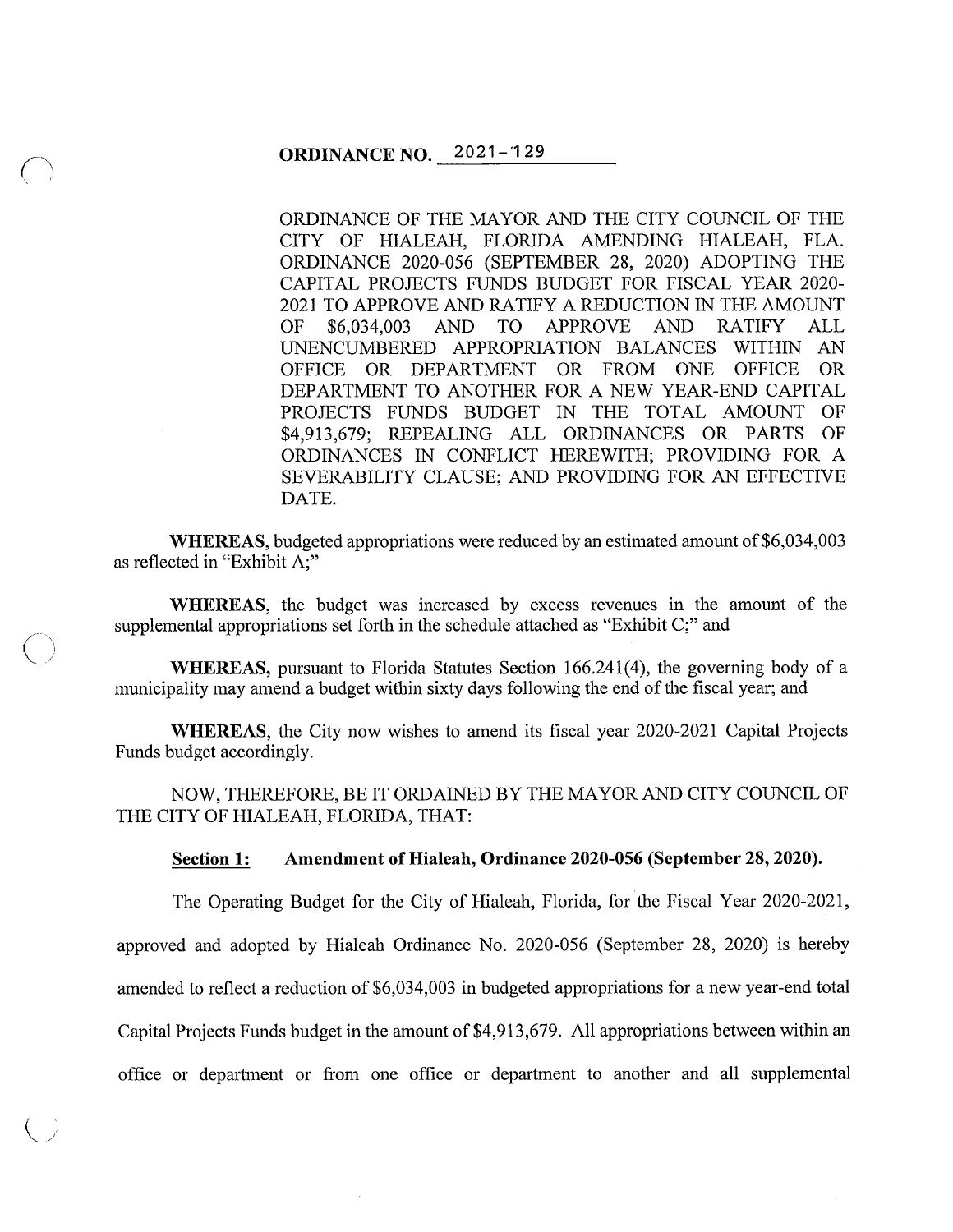appropriations for Fiscal Year 2020-21, not previously approved by Council, are hereby approved, confirmed and ratified.

### **Section 2: Repeal of Ordinances in Conflict.**

All ordinances or parts of ordinances in conflict herewith are hereby repealed to the extent of such conflict.

### **Section 3: Severability Clause.**

If any phrase, clause, sentence, paragraph or section of this ordinance shall be declared invalid or unconstitutional by the judgment or decree of a court of competent jurisdiction, such invalidity or unconstitutionality shall not affect any of the remaining phrases, clauses, sentences, paragraphs or sections of this ordinance.

#### **Section 4: Effective Date.**

 $\bigcirc$ 

This ordinance shall become effective when passed by the City Council and signed by the Mayor or at the next regularly scheduled City Council meeting, if the Mayor's signature is withheld or if the City Council overrides the Mayor's veto.

| PASSED and ADOPTED this 9 day of                                                                                                        | .2021.<br>November                                                                                                             |
|-----------------------------------------------------------------------------------------------------------------------------------------|--------------------------------------------------------------------------------------------------------------------------------|
|                                                                                                                                         | $\text{Carl} \, \text{Zofb}$                                                                                                   |
|                                                                                                                                         | Council President                                                                                                              |
| Attest:                                                                                                                                 | Approved on this $73$ day of NO(employer, 2021.                                                                                |
|                                                                                                                                         |                                                                                                                                |
| Marbelys Fatjo, City Clerk                                                                                                              | Mayor Esteban Royo Ir                                                                                                          |
| Approved as to form and legal sufficiency:                                                                                              | Ordinance was adopted by 7-0 vote with<br>Councilmembers, Cue-Fuente, De la Rosa,<br>Garcia-Roves, Hernandez, Perez, Tundidor, |
| Lorena Bravo, City Attorney<br>S:\LEB\LEGISLATION\2021-ORLINA\MCES\FY2020-2021YEAR-ENDBUDGET AMENDMENTS\YEAR-ENDbudgetcapital-2021.docx | and Zogby voting "Yes."                                                                                                        |
|                                                                                                                                         |                                                                                                                                |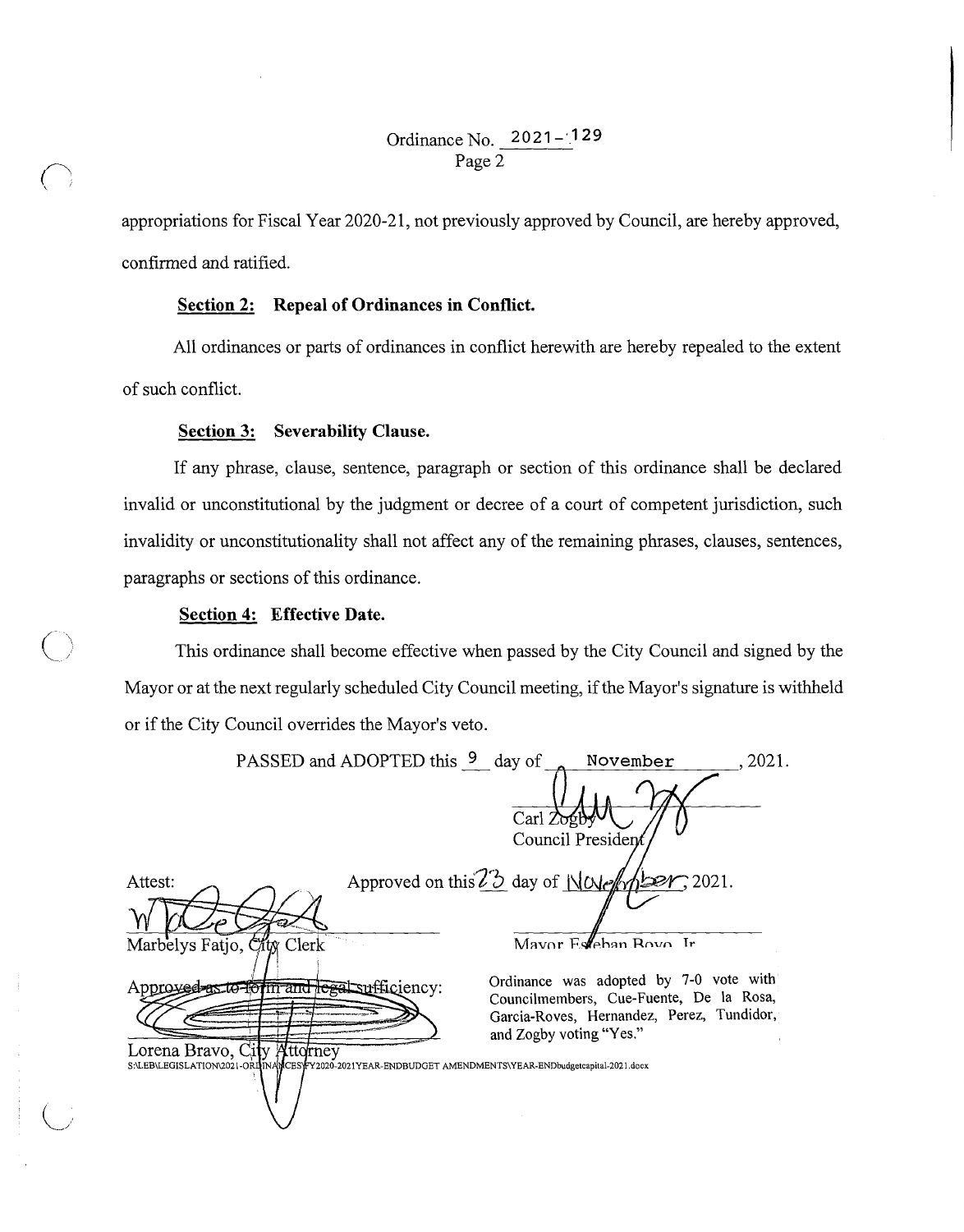# **EXHIBIT A CAPITAL PROJECTS FUNDS**

.....--.-\ i

 $\overline{O}$ 

|                                       | FY 2020-2021                | FY 2020-2021      |                 |
|---------------------------------------|-----------------------------|-------------------|-----------------|
| <u>Revenue</u>                        | <b>Original Budget</b>      | Projection        | Variance        |
| NW 102Ave-162-170 Street (FDEO)       | 3,073,141                   | 1,920,850         | (1, 152, 291)   |
|                                       |                             |                   |                 |
| Expense                               |                             |                   |                 |
| NW 102Ave-162-170 Street (FDEO)       | 3,073,141                   | 1,920,850         | 1,152,291       |
| <b>Revenues - Expenditures</b>        | 0                           | 0                 | o               |
|                                       |                             |                   |                 |
|                                       | FY 2020-2021                | FY 2020-2021      |                 |
| Revenue                               | <b>Original Budget</b><br>o | Projection        | Variance        |
| W76 St-28-31 Avenue (MDC)             |                             | 10,000            | 10,000          |
| <b>Expense</b>                        |                             |                   |                 |
| W76 St-28-31 Avenue (MDC)             | 0                           | 10,000            | (10,000)        |
|                                       |                             |                   |                 |
| <b>Revenues - Expenditures</b>        | 0                           | 0                 | 0               |
|                                       | FY 2020-2021                | FY 2020-2021      |                 |
| Revenue                               | <b>Original Budget</b>      | <b>Projection</b> | <b>Variance</b> |
| W24 Ave & 76 Street-Drainage (MDC)    | 1,147,547                   | 0                 | (1, 147, 547)   |
|                                       |                             |                   |                 |
| Expense                               |                             |                   |                 |
| W24 Ave & 76 Street-Drainage (MDC)    | 1,147,547                   | 0                 | 1,147,547       |
|                                       | 0                           | 0                 |                 |
| <b>Revenues - Expenditures</b>        |                             |                   | 0               |
|                                       | FY 2020-2021                | FY 2020-2021      |                 |
| <u>Revenue </u>                       | <b>Original Budget</b>      | Projection        | Variance        |
| NW 97th Ave Road Improvement (MDC)    | 4,132,288                   | 1,539,400         | (2,592,888)     |
| Capital Contribution-Entrance Feature | 100,000                     | 45,826            | (54, 174)       |
|                                       | 4,232,288                   | 1,585,226         | (2,647,062)     |
| <b>Expense</b>                        |                             |                   |                 |
| NW 97th Ave Road Improvement (MDC)    | 4,132,288                   | 1,539,400         | 2,592,888       |
| Capital Contribution-Entrance Feature | 100,000                     | 45,826            | 54,174          |
|                                       | 4,232,288                   | 1,585,226         | 2,647,062       |
|                                       |                             |                   |                 |
| <b>Revenues - Expenditures</b>        | 0                           | 0                 | 0               |
|                                       | FY 2020-2021                | FY 2020-2021      |                 |
| <u>Revenue</u>                        | <b>Original Budget</b>      | Projection        | Variance        |
| <b>HEA Charter School Expansion</b>   | 0                           | 712,712           | 712,712         |
|                                       |                             |                   |                 |
| <b>Expense</b>                        |                             |                   |                 |
| <b>HEA Charter School Expansion</b>   | 0                           | 712,712           | (712, 712)      |
|                                       |                             |                   |                 |
| <b>Revenues - Expenditures</b>        | 0                           | 0                 | 0               |

 $\underline{\mathcal{A}}$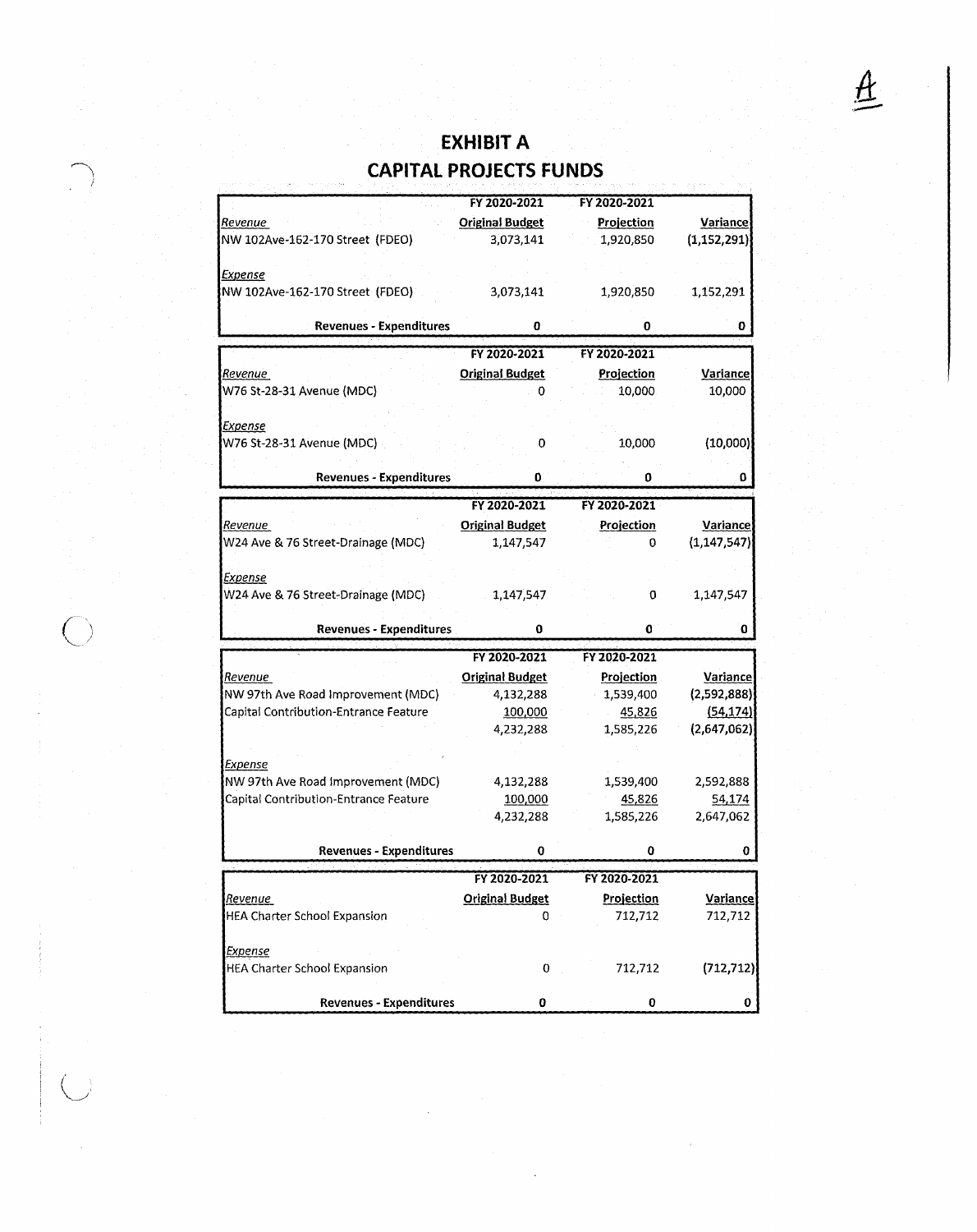## **EXHIBIT A CAPITAL PROJECTS FUNDS**

|                                       | FY 2020-2021             | FY 2020-2021           |                                             |
|---------------------------------------|--------------------------|------------------------|---------------------------------------------|
| Revenue                               | <b>Original Budget</b>   | Projection             | Variance                                    |
| NW 102Ave-138 Street-145 Place (MDC)  | 1,994,706                | 229,000                | (1,765,706)                                 |
|                                       |                          |                        |                                             |
| Expense                               |                          |                        |                                             |
| NW 102Ave-138 Street-145 Place (MDC)  | 1,994,706                | 229,000                | 1,765,706                                   |
|                                       |                          |                        |                                             |
| <b>Revenues - Expenditures</b>        | 0                        | $\bf o$                | 0                                           |
|                                       | FY 2020-2021             | FY 2020-2021           |                                             |
| Revenue                               | <b>Original Budget</b>   | Projection             | Variance                                    |
| Goodlet Adult Center                  | 500,000                  | 415,000                |                                             |
|                                       |                          |                        | (85,000)                                    |
| Expense                               |                          |                        |                                             |
| Goodlet Adult Center                  | 500,000                  | 415,000                | 85,000                                      |
|                                       |                          |                        |                                             |
| <b>Revenues - Expenditures</b>        | 0                        | 0                      | o                                           |
|                                       | FY 2020-2021             | FY 2020-2021           |                                             |
|                                       |                          |                        |                                             |
|                                       |                          |                        |                                             |
| Revenue                               | <b>Original Budget</b>   | Projection             | Variance                                    |
| Park Projects Fund                    | 0                        | 40,891                 | 40,891                                      |
|                                       |                          |                        |                                             |
| <u>Expense</u>                        | o                        |                        |                                             |
| Park Projects Fund                    |                          | 40,891                 | (40, 891)                                   |
| <b>Revenues - Expenditures</b>        | 0                        | 0                      | o                                           |
|                                       |                          |                        |                                             |
|                                       | FY 2019-2020             | FY 2019-2020           |                                             |
|                                       | <b>Original Budget</b>   | Projection             |                                             |
| Revenue Total<br><b>Expense Total</b> | 10,947,682<br>10,947,682 | 4,913,679<br>4,913,679 | <b>Variance</b><br>(6,034,003)<br>6,034,003 |

 $\bigcirc$ /

 $\bigcup$